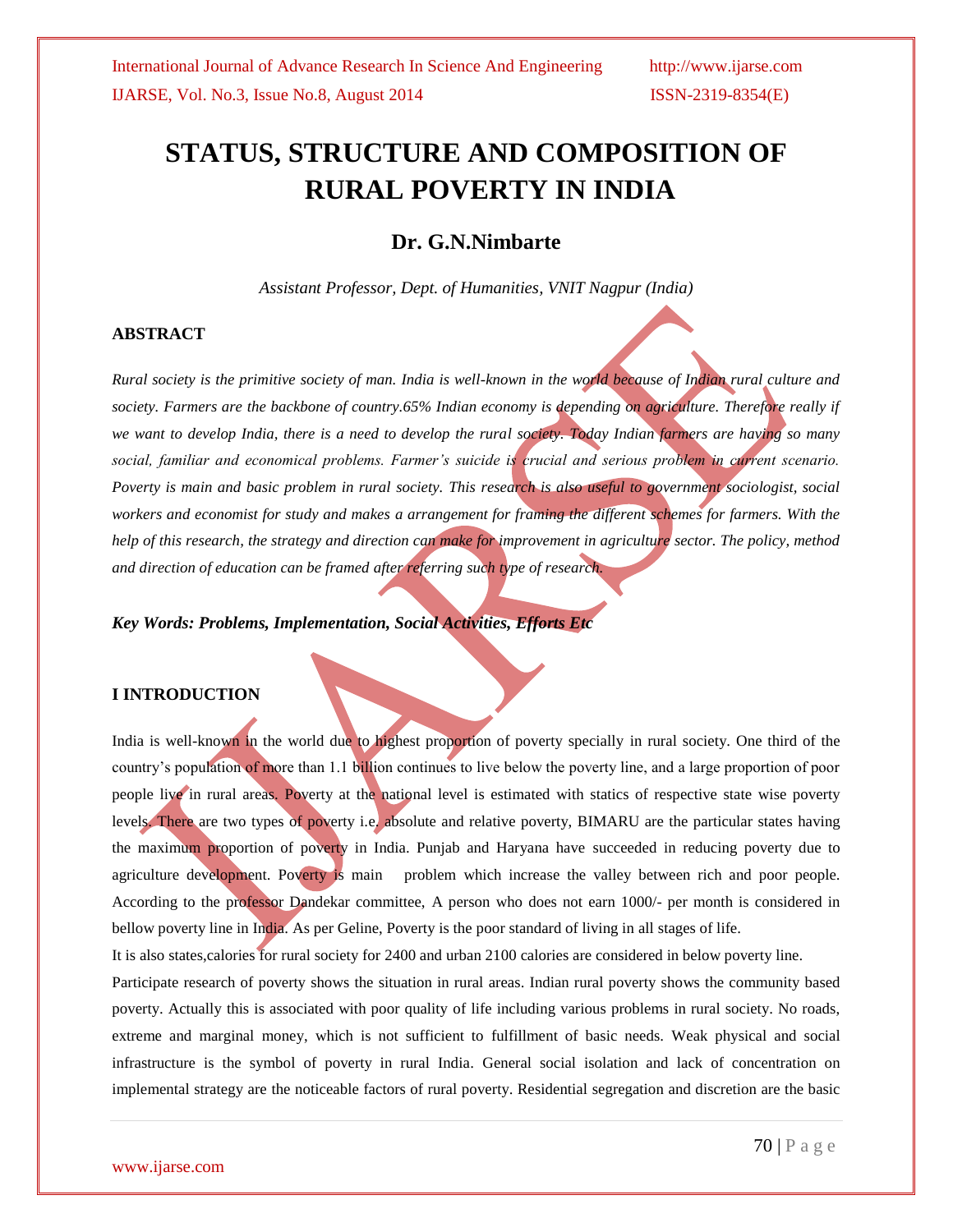# International Journal of Advance Research In Science And Engineering http://www.ijarse.com IJARSE, Vol. No.3, Issue No.8, August 2014 ISSN-2319-8354(E)

two characteristics of rural poverty in India. Social complexity, chain of various social problems like beggary alcoholism, rape, murder, corruption, slums, prostitution, women exploitation, child labour and abuse etc problems are very common in poverty.

#### **II METHODOLOGY**

This article is very common with context to Indian rural society. The observation, participative and non participative methods used by researchers for collecting the data. For detail understanding the rural poverty, researcher has been used primary and secondary sources. Daily news papers, magazines, government gazettes etc are referred while preparing this article. Researcher has been carried out the research with the help of questionnaire, observation and direct participation with the farmers. In this article, special focus has given on the ground and root causes, effects and suggestions for removal of the poverty problem. The review also taken from government and cognizance of media.

### **III CAUSES OF POVERTY**

**1. Backward condition of agriculture:** Agriculture is the broadest economic sector and plays a significant role in the overall socio-economic fabric of India.But an Indian agriculture still in non develop situation.

**2. Rayatwari / Jaamindari system:** Rayatwari system is the well-known characteristic of rural society. Generation to generation peoples bonded to each other with specific unwritten rules and regulations.

**3. Natural calamities**: Various calamities like earthquake, droughts, floods etc hamper on the life of rural peoples.

**4. Unemployment**: Basically villagers are dependent on farming. Therefore seasonal unemployment present in rural society. Actually persons have the capacity and wish to do the work but work is not available called as a marginal unemployment.

**5. Uses of machineries and industrialization**: Excessive use of machineries raised unemployment in agriculture. Earlier every person used to get job in farming. But scenario has been changed in present situation.

**6. Lack of communication and transport system:** Improper transport facilities, lack of communication system are the main problems in the process of poverty eradication program.

**7. Joint family system:** The responsibility of the whole family lies on the one man or few men. If the number of members in the family is large, the income gets distributed which leads to poverty.

**8. Caste system:** The conditions in the lower caste system is horrible. They do not get adequate healthcare, food, living conditions or clothing. They are crammed into small spaces and Continue to live this way.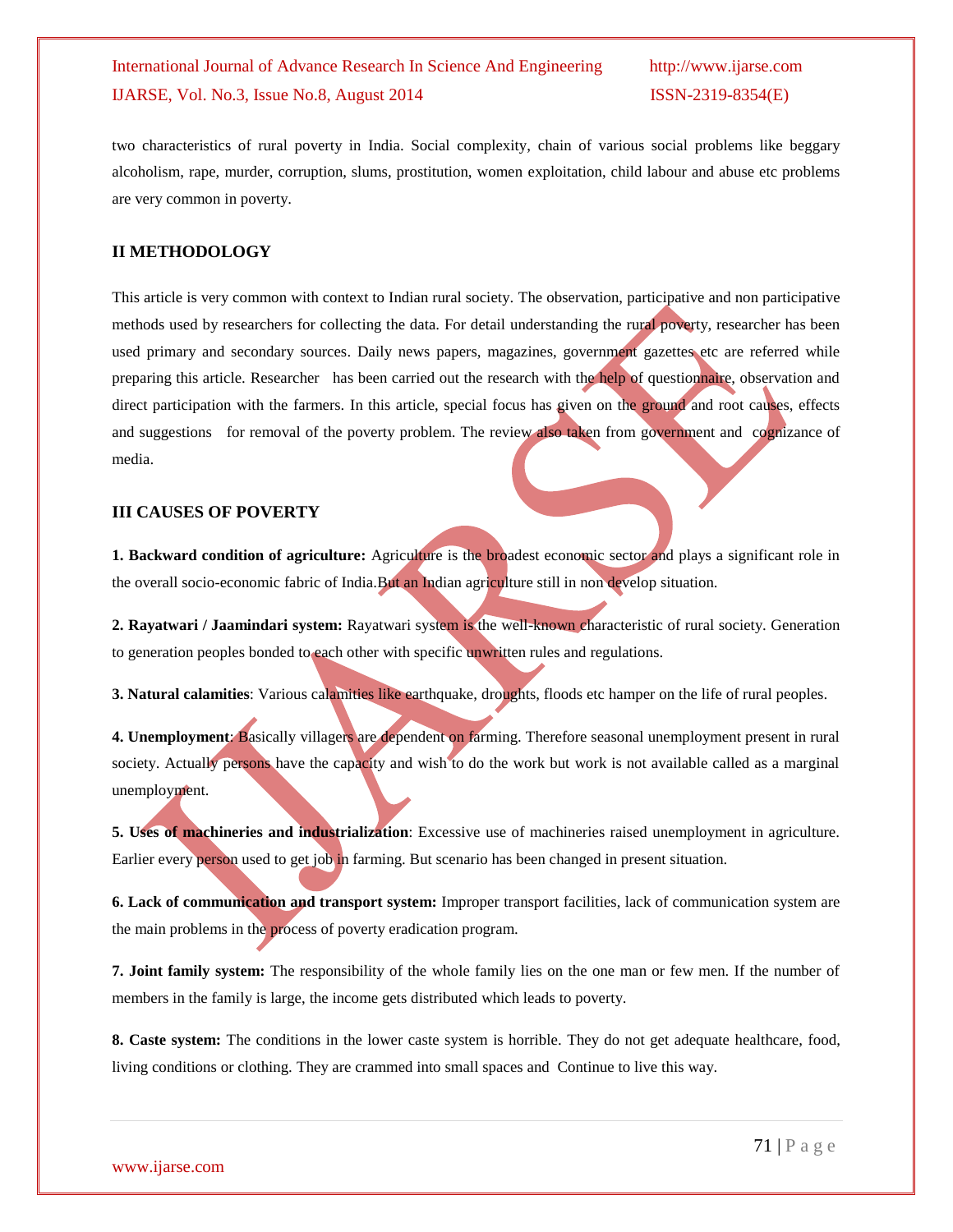# International Journal of Advance Research In Science And Engineering http://www.ijarse.com IJARSE, Vol. No.3, Issue No.8, August 2014 ISSN-2319-8354(E)

**9. Illiteracy, lack of education:** We think education is a tool in order to reduce the vulnerable position of millions of people the world. The education provides the job opportunities, self-esteemed social awareness for change. 10. Improper health: Lack of money is the root of all evils and sufferings. Lack of educational awareness responsible for poverty and improper health.

**10. Corruption:** Corruption in India is the major factor for poverty and internecine conflicts. It is the major problem in India. Administration and government get suffer in corruption.

**11. Migration**: People prefer cities more than villages. For comfortable and modern life style of cities are attracting to more and more people for leave their parental places in villages and migrate to cities.

**12. Poor living conditions**: Population grows with economic development. India is a victim of poverty of culture with respect to Indian society.

**13. Improper distribution in human resources:** Indian government failed to execute the distribution of fund between rural and urban society. This situation responsible for raised the valley between poor and rich. Generally development in rural sometimes neglected due to failure of panchayat raj, unattraction of NGOs, lack of involvement of media etc.

### **IV OBJECTIVES AND AREA TO REDUCE THE POVERTY**

- 1) Rapid growth from all the levels.
- 2) Employment creation and Job resources.
- 3) Effective implementation of development program.
- 4) Focus on particular downtrodden groups, commutes, cast and minorities.
- 5) Reframing, development, involvement of science and technology in agriculture.
- 6) Enhancement in tourism and industrial attachment for supplementary occupations.
- 7) Involvement and participation of public, finance sector in agriculture sector.
- 8) Strengthen on education and health services.
- 9) Reducing regional disparities and promotion to transformation of knowledge.
- 10) Effective, sterilely fruitful implementation and application of various central and state government plans and schemes with the role of different NGO's.

Poverty is very close to vulnerability and crime rate with context to Indian rural society. Rural poverty is dynamic and changeable. Agriculture bonded labour, landless labour, slavery system etc process are verse and against human rights. Natural calamities, unemployment, seasonal agriculture, low wages and salary, seasonal, circular, marginal employment etc are the correlated circle to poverty.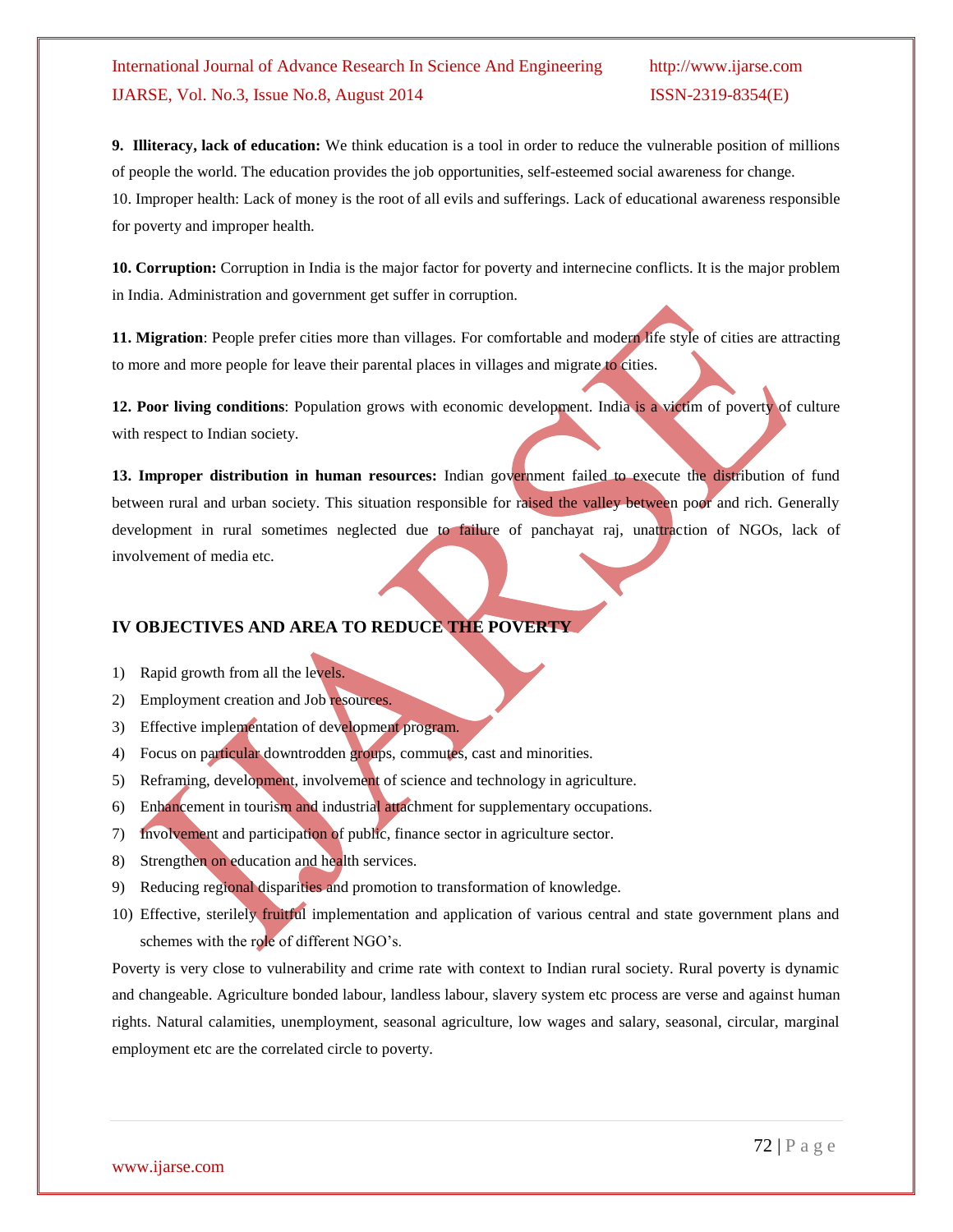#### **V EFFECTS OF POVERTY ON INDIAN SOCIETY**

**1. Physical and psychological effect:** Due to excessive stress and tension poor person get frustration and try to change behaviour in wrong direction which cause to various physical and psychological disorders.

**2. Social effect:** Poverty and inequalities reflected by income. Disparities in a population increases the risk of mental health problems and drug abuse, obesity ,lower educational performance more violence and imprisonment in society.

**3. Family disorganization (divorce):** Poverty is directly related to the family as a unit of living and is closely associated with the functions of production and consumption of the family. Familiar tension creates between husband and wife on the issues of money.

**4. Beggary:** Indian problems are complex and involve with each other. Beggary has been originated from poorness, lack of jobs, improper health etc.

**5. Alcoholism:** The locality of poor is in slum which is a detrained symbol of low quality lifestyle. Due to complication in social system of slum different social problem like alcoholism rise in the society.

**6. Low standard of living:** Bellow poverty line people affected from all the levels. Ultimately they have low standard of living. They always try to accumulate them self in present situation. Floods, earthquake, drawn affect frequently on villagers. Therefore their standard of living is declined and low.

## **VI SUGGESTIONS OR EFFORTS TO ERADICATE THE POVERTY**

**1. Improvement in agriculture sector:** Agriculture is main occupation of farmers. All family members depend on farming sector. Fertility and production in agriculture is close to the life of farmers. Therefore improvement in agriculture with the help of various practices can improve the life of villagers.

**2. Improvement in industrialization:** Industrialization and urbanization is tool for rural development and poverty removal in villages. There should be attachment of supplementary occupations like small scale and homemade industries.

**3. Spreading of education in the society:** Spread the education in the society by keeping the schools and colleges in every villages with professional and practical education. With the expansion of education one type of revolution can falls positive effects on society.

**4. Provide jobs for economic development:** Jobs creation is the main source and way to eradicate the poverty. Due to industrialization and various efforts can help to sort out the rural poverty related problems in India.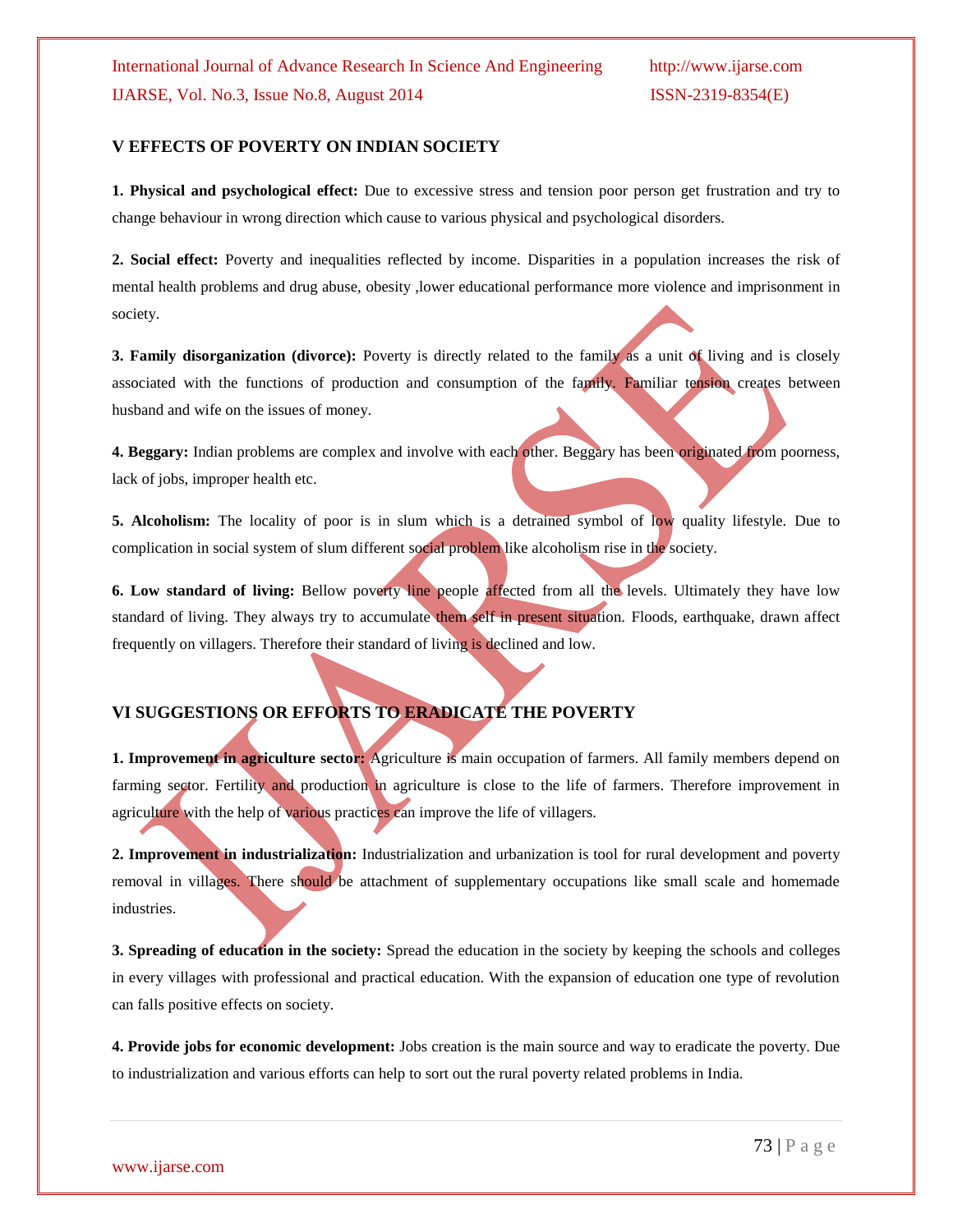**5. Corruption control:** A lot of money could be saved which could be used for betterment of poor people and other important and necessary tasks. Government should take strict action the corruption.

**6. Rural development:** It aims at exchange the livelihood, security of people in rural areas by guaranteeing hundred days of wage employment in a financial year. To be framed convenient schemes and plans for rural poverty eradication in India.

**7. Development in small scale home industries:** There is a scope for large number of small scale home industries in rural society all around the country. Government should take proper steps for their betterment, development and support.

**8. Providing loan facilities:** Loans provide temporary provision of money to the people in need not only poor people but also the middle class in rural society. Again there is a need to expand the network of loan facilities for poor's.

**9. Five year plans:** The economy of India is based in part on planning through its five-year plans, which are developed, executed and monitored by the Planning Commission of India. These plans are playing an important role in rural sector for removal of poverty.

**10. Other supplementary sources:** National employment program, Antyodayayojana, Pantpradhhan gramin rojgar yojana, Sanjay Gandhi rojgar yojana, 20- point formula program, rural health program, old age pension schemes, IRDP ( Integrated Rural Development Programme),The Integrated rural development programme (IRDP),Trysem, rural housing programme, Sampurana gramin rojgar yojana, national rural employment guarantee scheme etc. are the main schemes and plans drafted by central and state government under the poverty eradication programme in India.

# **VII OBJECTIVES TO REDUCE THE POVERTY**

- 1. Rapid growth from all the levels.
- 2. Employment creation and Job resources.
- 3. Effective implementation of development program.
- 4. Focus on particular downtrodden groups, commutes, cast and minorities.
- 5. Reframing, development, involvement of science and technology in agriculture.
- 6. Enhancement in tourism and industrial attachment for supplementary occupations.
- 7. Involvement and participation of public, finance sector in agriculture sector.
- 8. Strengthen on education and health services.
- 9. Reducing regional disparities and promotion to transformation of knowledge.